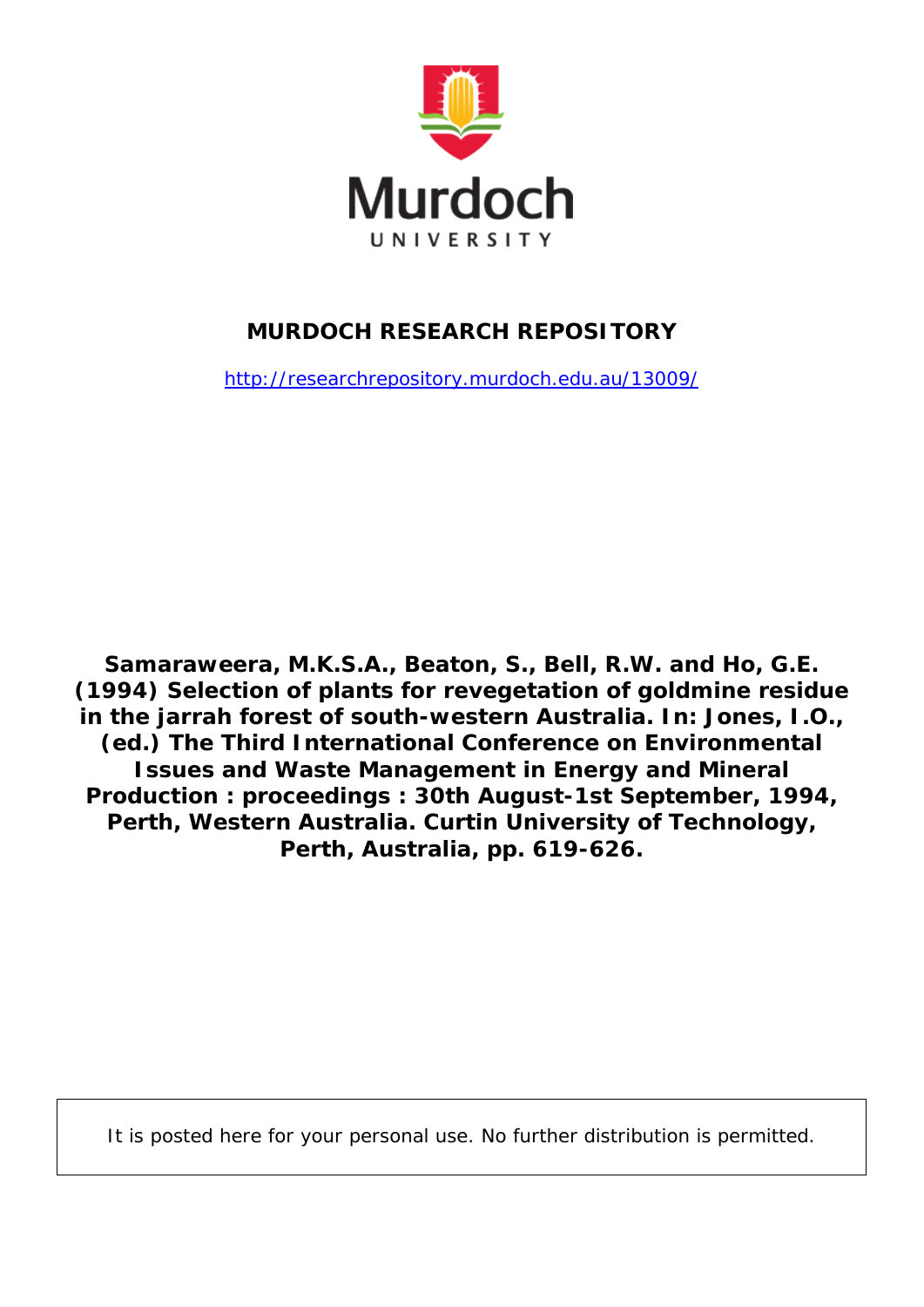ki kal

## Selection of Plants for Revegetation of Goldmine Residne in the Jarrah Forest of South-Western Australia

M.K.S.A. Samaraweera, S. Beaton<sup>1</sup>, R.W. Bell, G.E. Ho<sup>1</sup>, E.G. Barrett-Lennard', R. Vergone' and G. Rayner'

lEnvironmental Sciences, Murdoch University, Western Australia. 2Western Australian Department of Agriculture, Western Australia. <sup>3</sup>Hedges Gold Pty Ltd, Boddington, Western Australia. 4Worsley Alumina, Collie, Western Australia.

## Abstract and in the second state degree and process of a

Mining at Boddington in the eastern jarrah forest of south-west Western Australia by Boddington Gold Mine and Hedges Gold produces 10 million tonnes of residue annually, This is stored in purpose built dams that will eventually cover 1000 ha. The residue has to support a variety of ecosystems from pasture to native vegetation. As this was the first gold mining operation in the south west of Western Australia, and the problems faced in vegetating the residue were unknown, the present field trial was aimed at selecting species suitable for revegetation. The experiments were conducted in a purpose built one hectare dam with a residue depth of about 1.5 metres. The salinity, sodicity and alkalinity of the residue were ameliorated by using a land preparation procedure selected from previous experiments: ripping, rotary hoeing, amending with gypsum (30 and 60 t/ha), mulching with organic matter (poultry manure) and covering with topsoil.

The 27 species of trees, shrubs, herbs, legumes, grasses and sedges tested were selected on the basis of their ability to tolerate salt-affected seasonally waterlogged clay soil. They were planted in spring 1992 and screened for their survival during the following 12 months. Survival of native species varied. For example, two of the local jarrah forest *Eucalyptus* species, *E. marginata* and *E. patens,* did not survive past the second month of summer. By contrast, salt tolerant species *Atriplex amnicala, Casuarina glauca* and *Casuarina ahesa* survived and in some cases flourished. The grasses sown all germinated, grew and produced seed and some germinated the following season.

It was concluded that establishment of pasture or crops, and of non-endemic native vegetation on the amended residue is feasible but re-establishment of jarrah forest requires more investigation.

*Key words:* gold mining, gold refining residue, salinity, jarrah forest, plant species screening

## Introduction

Gold was discovered in the Boddington region of south-western Australia in 1980 and is being mined by Boddington Gold Mine (BGM) and Hedges Gold (HG) which produce 10 million tonnes of residue annually. The residue from the carbon in pulp gold processing is deposited into purpose built dams as a slurry comprising 40% solids in saline process waters. These dams will eventually cover 1000 ha. There are limited revegetation options due to the residue's high salinity (10,000 to 15,000 mg Total Soluble Salts per litre), high pH (about 9.0) and fine texture. Preliminary on-site examinations, initial laboratory testing and published literature indicated that other major constraints to plant establishment are accumulation of excess water during the winter, surface cracking and limited ability of the material to supply plants with water during the summer.

医全身性 医不动脉 医异常性 The second present account you for power and some year

The difficulties of revegetating residue dams are well known. This is due to the adverse properties of the material; lack of organic matter; unfavourable texture and structure [2], adverse physical properties leading to inadequate aeration, low permeability to water and surface crusting;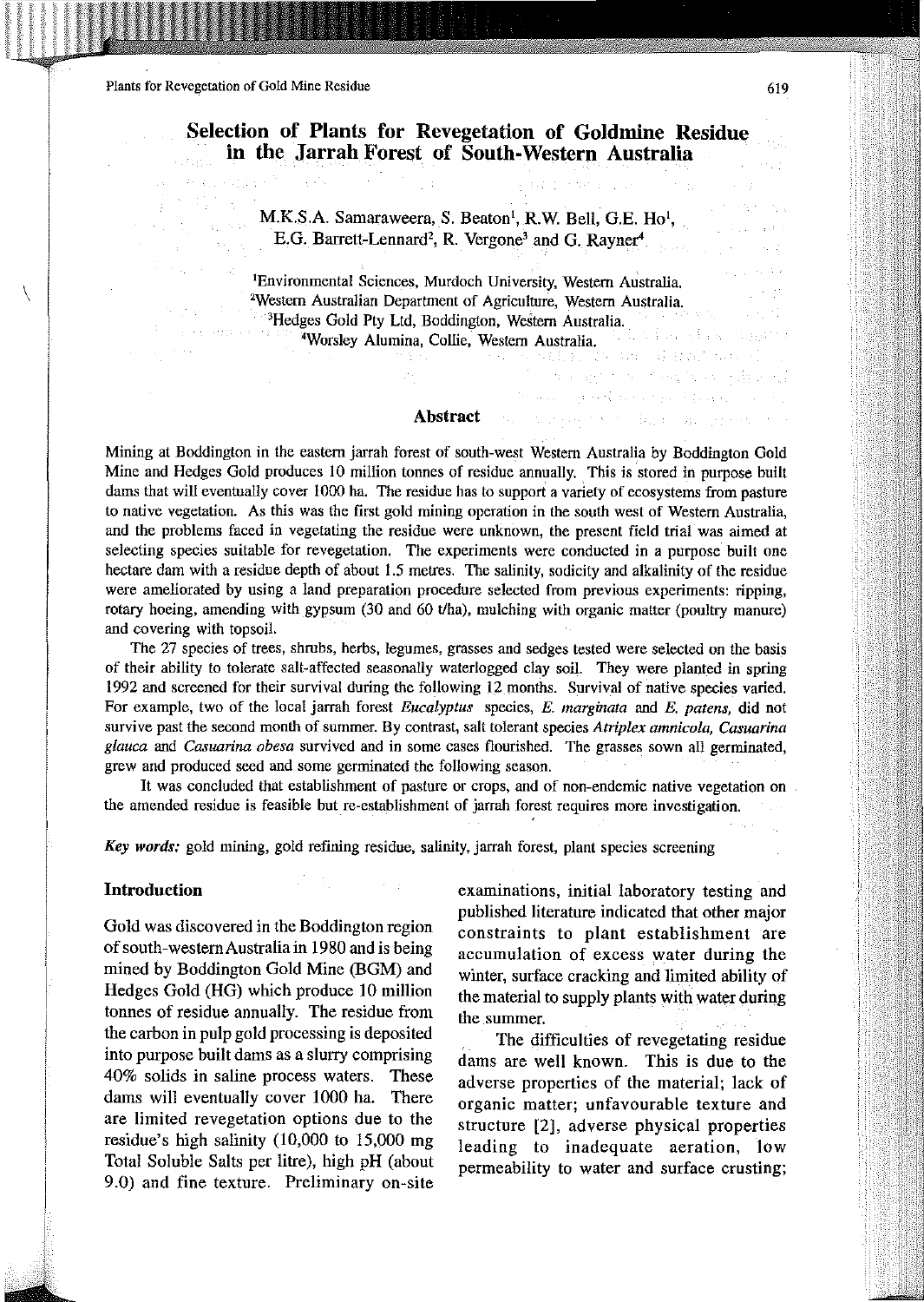deficiencies of plant nutrients, toxic levels of salts [4] [3]; and, in this case, high pH.

Success had been reported in growing grasses and halophytes for the purpose of stockfeed and stabilisation of residue [3]. **However, revegetating residue storage areas with indigenous vegetation has had varied success. Gold mining occurs in quite different climates. As such the revegetation process of residue can be quite different but common to**  all is the hostile nature of the material. **Experiences elsewhere suggest that the residue**  surface should be modified by ploughing and contouring; the addition of gypsum, nutrient **and organic matter and covering with a layer**  of topsoil (or overburden) and/or mulch [6] [4]. Finally, planting with tolerant plants is **recommended.** 

The objective of the field experiment **reported here was to screen a variety of plant species on the amended residue substrate. The species were selected on the basis of representing the vegetation components of the**  possible future land uses for the area of crop and pasture based agriculture, agro forestry, or forestry as represented by the eastern jarrah forest. With due regard for the characteristics of the amended residue substrate, a number of salt and waterlogging tolerant native species were also tested. Our main aim was to reestablish local jarrah forest species in some **areas and pasture species on others. However**  salt and waterlogging tolerant native woody **species were also tested.** 

#### Materials **And** Methods

Boddington is located within the eastern jarrah forest 125 km south west of Perth, Western Australia. Eighty four percent of the moderately high annual rainfall (average 672 mm/year) falls between ihe months of April **to October. Mean maximum and minimum**  temperatures range, from 28.5 °C to 13.5 °C in summer, and 15.3 °C and 5.7 °C in winter.

## *Species selection*

Most species trialed (Table I) were chosen on the basis of their tolerance to the physical properties of the residue especially salinity and waterlogging. Salt tolerant species selected **on the basis of previous reports were:**  *Eucalyptus camaldulensis, Casuarina obesa,*  C. *glauca, Melaleuca halmaturorum* [10], [11] *E. sargentii* and *E. rudis,* [11],[5]. The **halophytes** *Atriplex amnicola, Sarcocornia spp, ]uncus kraussii* **and a succulent**  *Carpobrotus edulis* were also included. The **remainder of the species were cereals, grasses and species recommended by nurseries or**  species native to the surrounding jarrah forests: *Eucalyptus marginata, E. calophyl/a, E. patens.* 

## *Site selection*

Three dams were built in 1991 on the HG mine site for the purpose of field trials. One of them, a I ha dam known as Cell A, was filled with residue at the end of 1991 and allowed to dry over the summer of 1992. In May 1992, preparations began for two field **trials; one to test substrate amendment**  procedures and the other a species trial. This paper reports on the results of the species trial.

Cell A is shallow  $\left($  < 1.5 m depth of residue) **and has an underdrainage system to represent**  the well drained perimeter of a **decommissioned large storage area.** 

During the period January -April 1992, as the residue dried, cracks developed and a salt **crust formed on its surface. Cracks occupied**  15 - 20 % of the surface area and 7 - 10 % of the pond volume of Cell A.

#### *Preparation procedure*

In mid-April 1992, Cell A was ploughed, ripped where needed in compacted areas and then rotary hoed. In late April, gypsum (60  $t/$ ha) and poultry manure (thickness of 4-6 cm) were spread, followed by mulching with topsoil (thickness, 8 - 10 cm). The site was then left to be leached by winter rains.

The prepared area was divided into four equal blocks. Each block was then split into 30 sections. The species were planted randomly within each of the four replicate blocks. Seedlings and seeds of the selected species were planted in late September/early October 1992 following severe winter flooding and waterlogging.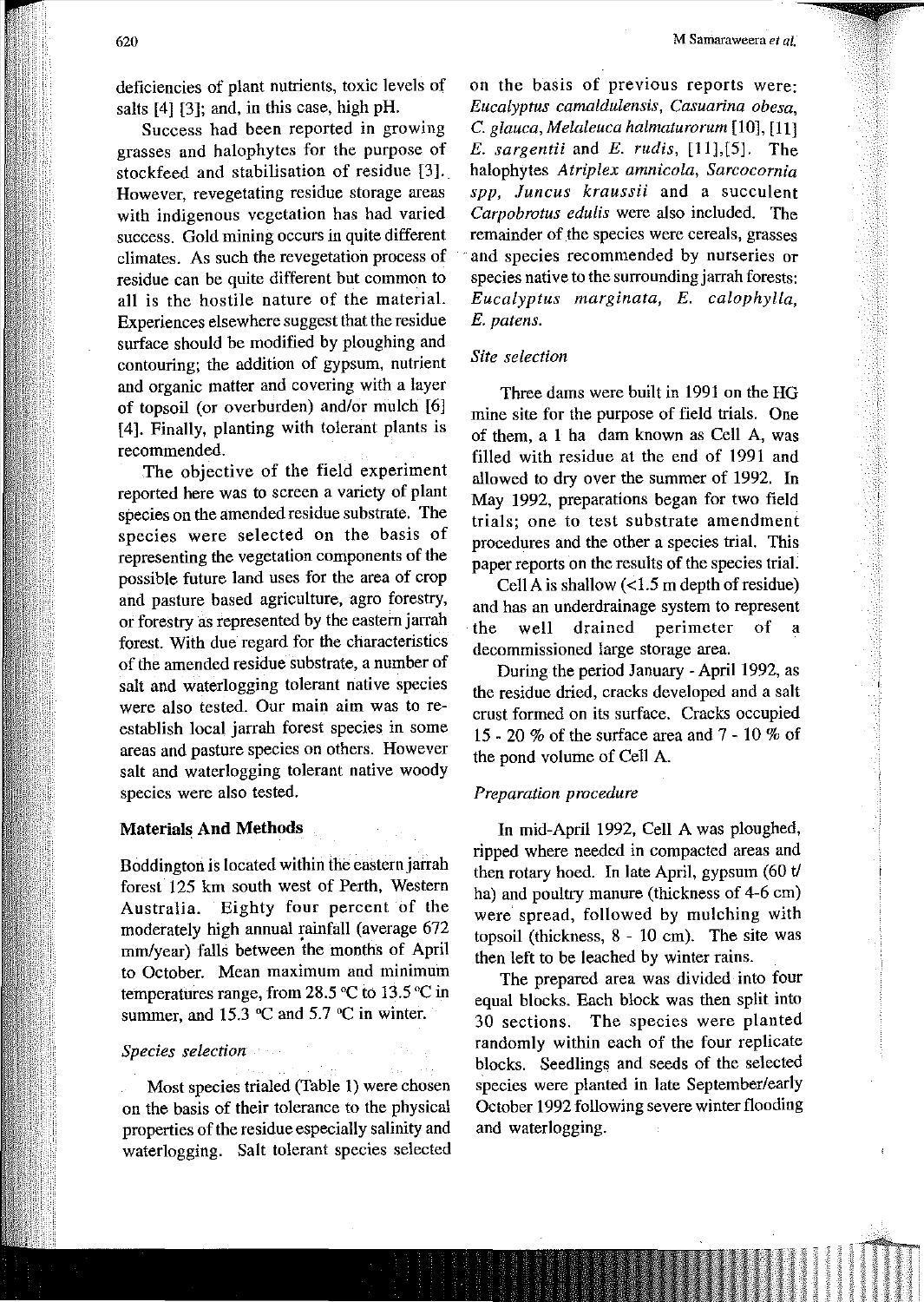# Table 1. List of Species Planted in the Field Trial

| NATIVE (Australian)       |                                  |
|---------------------------|----------------------------------|
| Acacia saligna            | golden wreath wattle             |
| Æ<br>Casuarina glauca     | black oak                        |
| Casuarina obesa           | swamp oak                        |
| Eucalyptus calophylla     | marri                            |
| E. camaldulensis          | river redgum                     |
| E. longicornis            | red morrel                       |
| E marginata               | jarrah                           |
| E. patens                 | varri                            |
| E. sargentii              | sargents mallet gum              |
| E. rudis                  | flooded gum                      |
| Mairaclera sp.            |                                  |
| Maireana brevifolia       | small leafed blue bush           |
| Melaleuca halmaturorum    | swamp paperbark                  |
| <b>INTRODUCED</b>         |                                  |
| Populus nigra var italica | lombardy poplar                  |
| Salix coerulea            | cricketbat willow                |
| Sesbania formosa          | swamp corkwood                   |
| Tamarix sp.               | tamarisk                         |
| <b>HALOPHYTES</b>         |                                  |
| Atriplex amnicola         | river saltbush                   |
| Juncus kraussii           | الأستعجبين                       |
| Sarcocornia sp.           | 311                              |
| <b>SUCCULENT</b>          |                                  |
| Carpobrotus edulis        | pigface                          |
| <b>CROPS and PASTURES</b> |                                  |
| Agropyron elongatum       | tall wheat grass<br>assault of   |
| Avena sativa              | $\therefore$ oats                |
| Lolium multiflorum        | wimmera rye grass                |
| Medicago polymorpha       | medic<br>din.                    |
| Medicago sativa           | lucerne cv trifecta              |
| Triticosecale spp cv Muir | (barley x wheat cross) triticale |

Species were planted in various forms: *Atriplex amnicola* as a bare-rooted plant; native and introduced species as nursery-raised seedlings; *Avena sativa, Medicago sativa, Medicago polymorpha, Agropyron elongatum, Carpobrotus edulis, Sesbania formosa* and crop and pasture species were sown as seed and *Juncus kraussii* and *Sarcocomia* sp. were transplanted as rooted plants.

Tree seedlings were transplanted at the rate of three plants per replicate, 0.3 - 0.5 metres apart. The remaining species were sown as 50 seeds in a line covering 1 metre.

# *Plant performance*

Assessment of plant performance was by scoring the plants for survival and growth over the following fourteen months. The scoring system was:<br> $0 = \text{dead:}$  $0 =$  dead;

- 1= severe signs of stress, most leaves are necrotic, no signs of new growth;
- $2$ = severe signs of stress, necrosis and chlorosis of leaves with little growth;
- $3=$  moderate signs of stress (chlorosis) with little new growth;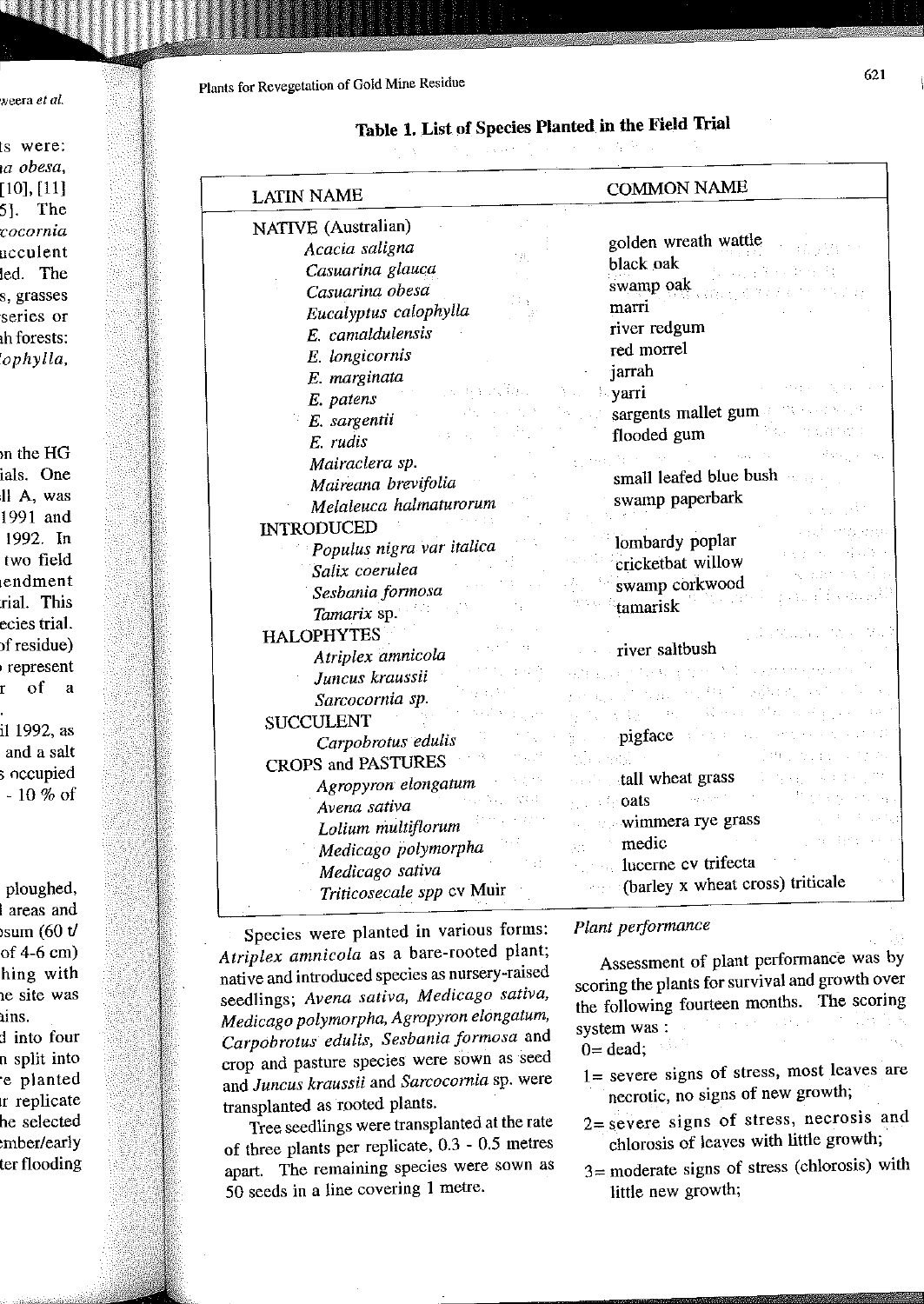| Sample Type                                                                      |                    | Conductivity (mS/m)  | pH                   |                      |
|----------------------------------------------------------------------------------|--------------------|----------------------|----------------------|----------------------|
|                                                                                  | 16/9/92            | 15/2/93              | 16/9/92              | 15/2/93              |
| TOPSOIL (0-10 cm)<br>AMENDED RESIDUE (10-30 cm)<br><b>BARE UNAMENDED RESIDUE</b> | 90<br>1200<br>1160 | 650<br>1950<br>18600 | 5.84<br>7.04<br>8.17 | 5.99<br>6.93<br>8.63 |

## Table 2. Electrical Conductivity (1:5 soil extract) and **pH** of Soil Samples Collected from Cell A.

- 4= some signs of stress but general leaf appearance was good with new growth **apparent; and**
- 5= healthy overall appearance with abundant new growth.

**The scoring system was used primarily to**  compare the growth of the same plant species in different replicates and on different dates **rather than among the species, given the different characteristics of the species grown.** 

## *Substrate monitoring*

Soil samples were taken regularly over the period at two depths, 0-10 cm, and 15-30 cm from the plots of the adjacent trial testing **substrate preparation procedures some of**  which underwent land preparations identical to the species trial. Soil samples were air dried, hammered to break the lumps of clay and then sieved (2 mm size sieve). The samples were **extracted in a 1:5 soil to water ratio and then**  analysed for conductivity and pH. Sampling was done in September 1993 and February 1994.

#### **Results**

**Several species failed to establish or survive:**  *Carpobrotus edulis* failed to germinate and by February, *Salix coerulea, Eucalyptus marginata,* **E.** *patens and Populus nigra var italica* had died.

The other eucalyptus species had varied success. *E. calophylla* consistently showed **moderate to severe signs of stress throughout**  the trial period neither dying over the summer when the availability of water was limited nor exhibiting recovery in the following winter and **spring when water was available. Some E.**  *calophylla* rated as high as 3 indicating new growth. E. *longicornis* had a healthy overall **appearance with abundant new growth until**  the November score when it appeared to suffer **moderate to severe stress. This may be due to competition from more vigorous species such**  as *Atriplex amnicola* which formed a ground cover and encroached on the other plants. *E. sargentii,* E. *camaldulensis* and *E. rudis* all scored consistently well throughout the trial surviving and growing throughout the dry **summer and the waterlogged winter.** 

*Casuarina obesa* and C. *glauca* rated highly towards the end of the trial following a slow establishment period. *Melaleuca halmaturorum* was strongly persistent but not vigorous in its growth. It apparently is a very slow grower which appeared to have stopped growing through the dry summer and in periods of flooding, when the conditions were unfavourable.

*Sarcocornia sp.* **and** *Juncus kraussii,*  collected from the Swan River foreshore which is waterlogged for most of the year and saline grew well when water was available and **survived the dry summer.** 

**Soil samples were taken to monitor the**  salinity levels of the substrate. Salinities did increase in the 0-10 cm layer of topsoil and the 10-30 cm layer of amended residue layer from winter to summer (Table 2) but not as markedly as the bare residue which had no amendment at all.

Rainfall for the period of the trial is presented in Figure I. HG is situated between Dwellingup and Boddington and BGM is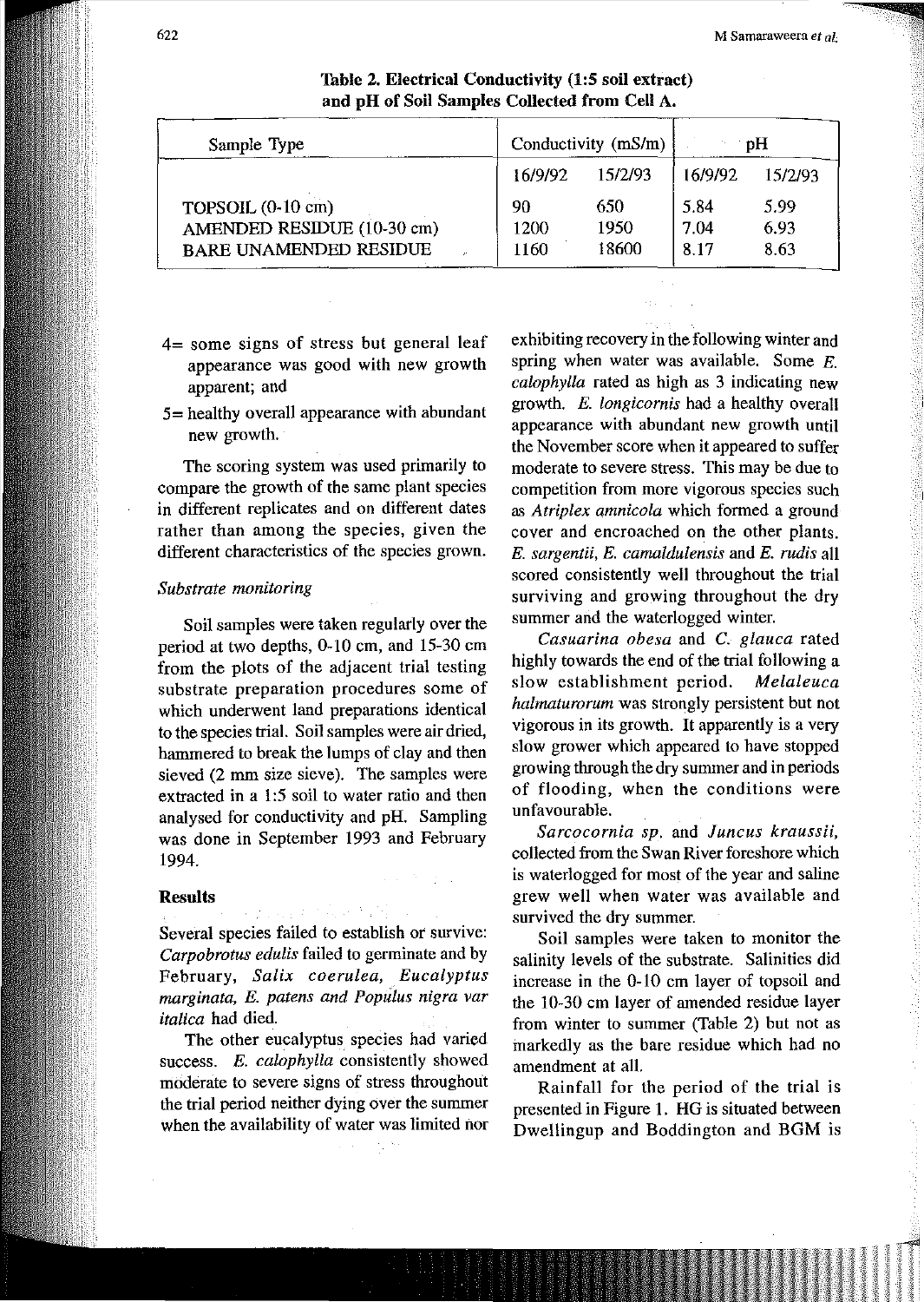

## Figure 1. Monthly Rainfall (mm) at Hedges Gold Plant Compared to the Average Rainfall of Boddlngton Shire

located about 5 kms north of Boddington. Rainfall data were collected at HG plant which is about 1 km away from the trial site. There was significantly more rain. in 1992 (978.5 mm) compared to 1993 (775.4 mm) at the HG plant. Rainfall during the first summer after planting was rather higher than average with about 200 mm falling compared to an average of 79 mm between November and March [1].

## **Discussion**

The establishment and growth of grass, crop and pasture species was generally very successful. Growth and sustained vigour of the salt and waterlogging tolerant species varied. Three of the four species of eastern jarrah forest tree species exhibited the poorest survival or growth vigour of all species tested. One of the four however, E. *rudis,* had 100% survival and exhibited high vigour scores. *E. rudis* also rated well in a similar experiment with 100% survival in waterlogged or saline conditions [II]. Survival dropped to only 16% under combined salinity and waterlogging but those plants that did survive grew quite well. However, this species occurs only along the wetter drainage lines of the eastern Jarrah forest and never covers significant areas of the

forest. Use of *E. rudis* is limited to fuel wood, the establishment of a hardwood timber crop on these residue areas, based on species of the eastern jarrah forest will require further extensive research.

When the estabishment success of the other non-forest species is. considered, it may prove fruitful to investigate a successional process of establishment of jarrah forest overstorey. Use of the salt and waterlogging tolerant species as pioneer plants to reduce the salinity levels of the residue over time may with the associated accumulation of organic matter and general imporvement in soil physical conditions, render the substrate more conducive to the jarrah forest hardwood species tested. This longer term successional concept using pioneer species should be investigated further.

Of the salt and waterlogging tolerant species a number grew well. The vigorous growth of *E. sargentii* is consistent with that reported by Van der *Moezelet al* [11] who rated *E. sargentii* as one of the most tolerant eucalypt species to salt/waterlogging trials when the plant was grown at a salinity of 3500 mS/m for 5 weeks. *Carpobrotus edulis* germinated in one of the replicate blocks but did not survive. By contrast, when C. *edulis* was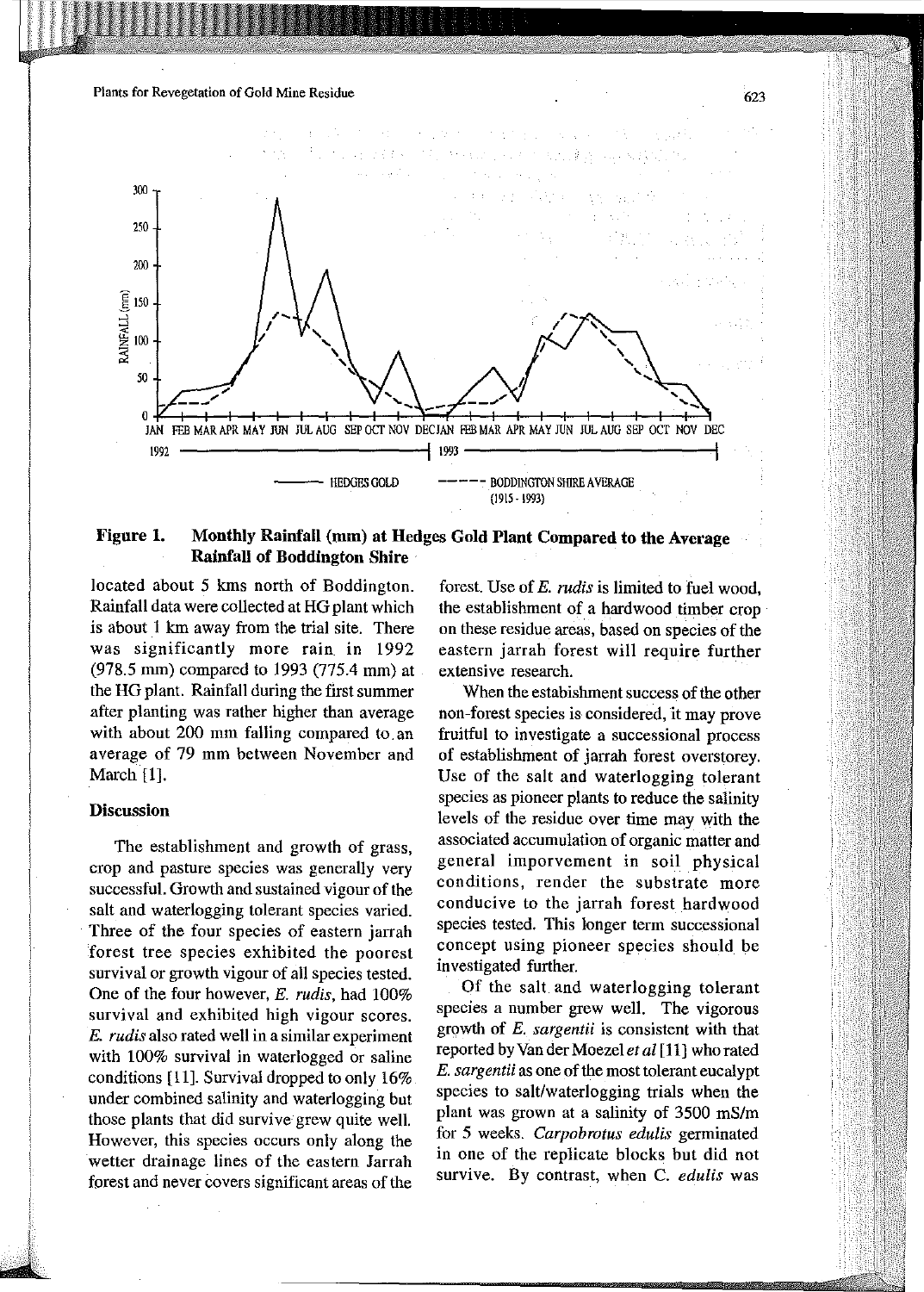# Table 3. The scores of 21 species ranked on the final scoring in November, 1993 (ranging from severe stress (1) to abundant, healtby growth (5)). **Values are means of four replicates.**

| Where applicable the range of scores is given in parentheses. <sup>A</sup> |  |  |  |  |  |
|----------------------------------------------------------------------------|--|--|--|--|--|
|----------------------------------------------------------------------------|--|--|--|--|--|

| SPECIES 12/1/93           | 18/2/93     | 15/4/93     | 11/5/93                    | 2/11/93         |                              |
|---------------------------|-------------|-------------|----------------------------|-----------------|------------------------------|
| Atriplex amnicola         | 4.75        | 4.75        | 5.00                       | 5.00            | 5.00                         |
|                           | $(4-5)$     | $(4-5)$     |                            |                 |                              |
| Maireana brevifolia       | 4.00        | 4.25        | 5.00                       | 4.00            | 5.00                         |
|                           | $(4-4)$     | $4 - 4.5$   |                            |                 |                              |
| Casuarina glauca          | 3.50        | 4.00        | 4.00                       | 4.00            | 5.00                         |
|                           | $(2.5-3)$   | $(3.5-4.5)$ | $(3-5)$                    | $(3-5)$         |                              |
| Mairaclera sp             | 5.00        | 5.00:       | 5.00                       | 4.75            | 4.75                         |
|                           |             |             |                            | $(4-5)$         | $(4-5)$                      |
| Acacia saligna            | 4.25        | 4.75        | 5.00                       | 4.75            | 4.75                         |
|                           | $(4-5)$     | $(4.5-5)$   |                            | $(4-5)$         | $(4-5)$                      |
| Eucalyptus rudis          | 4.25        | 4.75        | 4.75                       | 4.50            | 4.75                         |
|                           | $(4-5)$     | $(4.5-5)$   | $(4-5)$                    | $(4-5)$         | $(4-5)$                      |
| Casuarina obesa           | 2.75        | 3.25        | 3.25                       | 3.25            | 4.75                         |
|                           | $(2.5-3)$   | $(2.5-4)$   | $(3-4)$                    | $(2-4)$         | $(4-5)$                      |
| Eucalyptus sargentii      | 3.75        | 4.00        | 4.25                       | 3.75            | 4.00                         |
|                           | $(3-5)$     | $(3.5-4.5)$ | (3.5)                      | $(3-4)$         | $(3-5)$                      |
| Eucalyptus camaldulensis  | 4.00        | 4.50        | 4.75                       | 4.00            | 3.75                         |
|                           | $3.5 - 5$   | $(4-5)$     | $(4-5)$                    | $(3-5)$         | $(3-4)$                      |
| Tamarix sp                | 4.50        | 3.50        | 4.75                       | 3.75            | 3.50                         |
|                           | $(3.5-5)$   | $(3-4)$     | $(4-5)$                    | $(3-5)$         | $(3-4)$                      |
| Juncus kraussii           | 0.00        | 0.50        | 1.25                       | 1.25            | 3.25                         |
|                           |             | $(1-3.5)$   | $(0-3)$                    | $(0-3)$         | $(0-5)$                      |
| Sarcocornia               | 2.50        | 2.50        | 3.75                       | 2.50            | 3.00                         |
|                           | $(1-3.5)$   | $(1-3.5)$   | $(3-4)$                    | $(0-4)$         | $(0-5)$                      |
| Melaleuca halmaturorum    | 1.00        | 2.00        | 1.75                       | 3.00            | 2.50                         |
|                           | $(1-2)$     | $(2-2.5)$   | $(1-2)$                    |                 | $(0-4)$                      |
| Eucalyptus longicornis    | 4.00        | 4.00        | 4.00                       | 4.00            | 2.50                         |
|                           | $(3.5-4.5)$ | $(3.5-4)$   | $(3-5)$                    |                 | $(2-3)$                      |
| Eucalyptus calophylla     | 2.25        | 2.25        | $2.00 -$<br>大雪             | 2.00            | 2.00 <sub>1</sub>            |
|                           | $(1-3)$     | $(2-3)$     | $(1-3)$                    | $(0-3)$         | $(1-3)$                      |
| Salix coerulea            | 3.25        | 0.25<br>-11 | 0.50                       | $0.00 -$        | $0.00 -$                     |
|                           | $(1.5-4)$   | $(0-1)$     | $(0-2)$                    |                 |                              |
| Sesbania formosa          | 1.00        | 1.00        | 1.50                       | 1.00            | $0.00 -$                     |
|                           | $(0-3)$     | $(0-3.5)$   | $(0-5)$                    | $(0-3)$         |                              |
| Eucalyptus patens         | 3.00        | 0.00        | $0.00 -$                   | 0.00            | 0.00                         |
|                           | $(2.5-3.5)$ |             |                            | jöv P           |                              |
| Eucalyptus marginata      | 2.00        | 0.00        | 0.00                       | 0.00            | $0.00$ and $\pm$             |
|                           | $(1.5-3)$   |             |                            | Webs            |                              |
| Populus nigra var italica | 1.50        | 0.00        | $0.00^{\circ}$<br>1943 e.C | 0.00            | $0.00$ and $\approx$         |
|                           | $(0-3.5)$   |             |                            | <b>たんぼう お気の</b> | us en sida                   |
| Carpobrotus edulis        | 0.00        | 0.00        | $0.00 -$                   |                 | $0.00$ and $0.00$ and $0.00$ |

A

The crops and pastures all germinated, flowered, set seed, and regenerated the following season. 1,932 Their scores have not been included in the above table as they are annuals and therefore not scored in the January to April period.

 $\frac{1}{2}$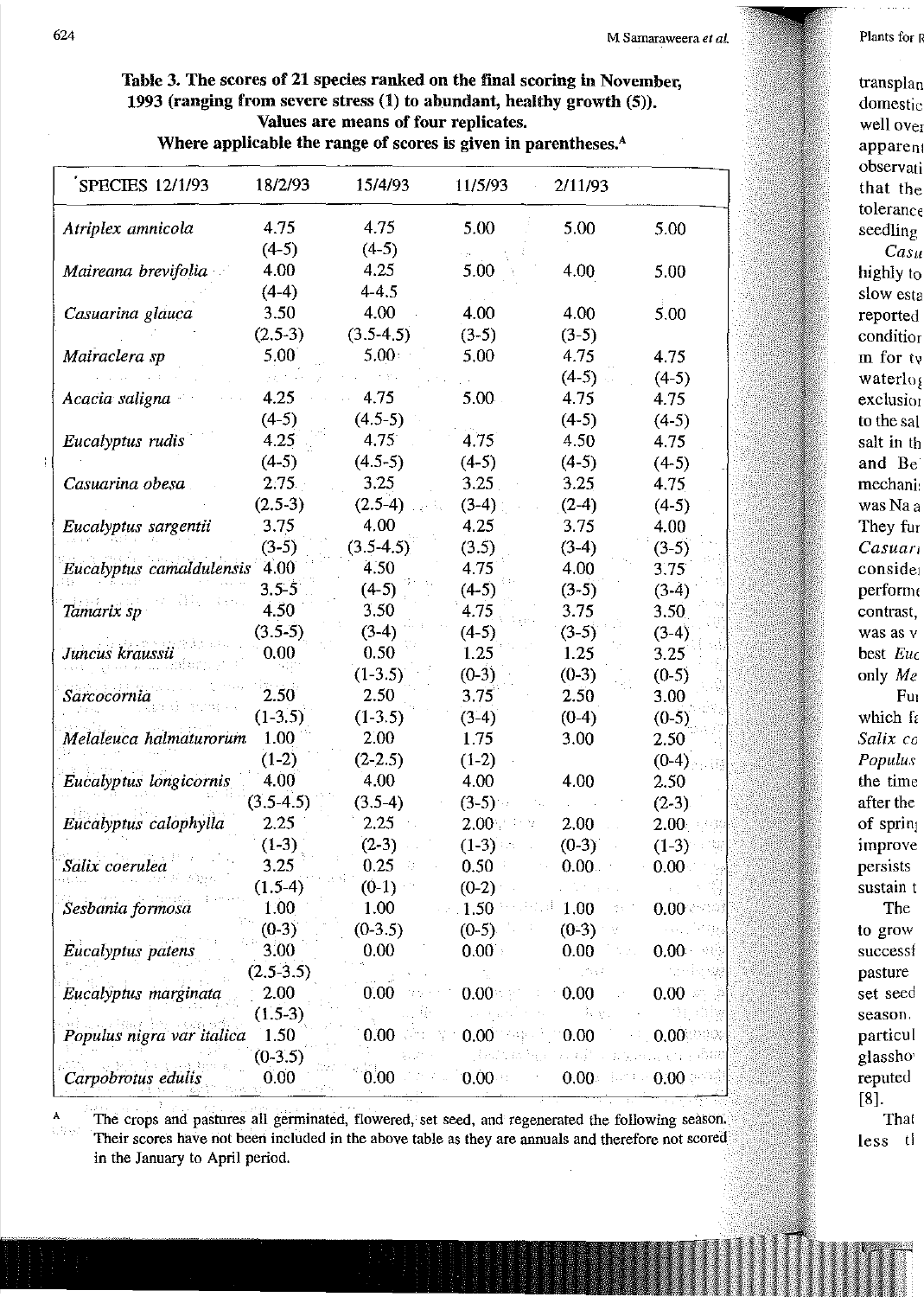#### **Plants for Revegetation of Gold Mine Residue**

transplanted as a seedling (by mine staff from **domestic stock) in an adjacent area it survived well over the summer and winter periods, The apparent discrepancy between these two observations is consistent with previous reports that there was no relationship between tolerance to salinity at the germination and**  seedling stage [9][5].

*Casuarina obesa* **and C.** *glauca* **rated**  highly towards the end of the trial following a slow establishment (Table 3). Both have been **reported to grow under waterlogged, saline**  conditions (up to a concentration of 5600 mS/ in for twelve weeks) [11]. Their salt and **waterlogging tolerance was attributed to exclusion of sodium and chlorine in contrast to the salt sensitive species which accumulated**  salt in the shoots. Similarly Van der Moezel and Bell [10] observed that the main **mechanism of salt tolerance in non-halophytes was Na and Cl exclusion from growing shoots,**  They further suggested that the most tolerant *Casuarina* **and** *Melaleuca* **species were**  considerably more tolerant than the best performed *Acacia* and *Eucalyptus* species. By **contrast, in the present study** *Acacia saligna*  **was as vigorous as the** *Casuarina spp.* **and the**  best *Eucalyptus* and much more so than the only *Melaleuca* tested.

Further attempts to grow those species which failed to survive in the present study, *Salix coerulea, Eucalyptus marginata and Populus nigra var italica.* **may involve altering**  the time of planting. Planting in May/June after the first reliable rains, or at the beginning of spring, rather than the end of spring may **improve plant survival if enough root mass persists for uptake of water and nutrients to**  sustain the plants through the summer.

**The second objective of this experiment, to grow grass, crop and pasture species, was**  successful. In the present study the crop and **pasture species all germinated, survived, and**  set seed which re-established the following **season.** *Agropyron elongatum* **performed**  particularly well in this trial and in other **glasshouse and field trials. Moreover it is reputed to be salt tolerant in the cooler areas**  [8].

That the salinity in CellA was considerably **less than what was forecast for a** 

**decommissioned dam suggests that the species survival in the present study represents a best case scenario, The electrical conductivity of**  the topsoil at 500 mS/m in a 1:5 extract was saline  $[9]$   $[7]$  and the amended residue surface was strongly saline at 2000 mS/m. However salt is usually not uniformly distributed throughout the soil profile. After a period of **dry weather there may be a concentration of**  salt at the surface of the bare soil due to **evaporative concentration and capillary migration. Conversely, after a period of rain,**  the highest salt concentration may be in the **lower root zone due to leaching. Leaching of**  Na+ is controlled by the hydraulic conductivity of the clay and the ionic composition of the **solution in the matrix.** 

**However a successful species will not only have to tolerate near drought and increasing salinity in summer but also waterlogging conditions in winter, -It was observed during**  winter that the dry residue clay does not resorb **water. Instead, excess water would either run**  off the surface to fill cracks or pond on the **surface.** 

**However it is more likely that a period of further amelioration of the residue, possibly by colonization with a combination of salttolerant pioneer vegetation, will be necessary**  for the successful re-establishment of jarrah forest species. The beneficial effects of a **vegetation cover of pioneering species can be**  several fold: firstly because of the rapid growth **during the winter they would consume excess**  water and thereby help reduce soil water **content; secondly, during the succeeding summers the cover wou1d prevent excessive**  drying of the residue surface which would lead **to a reduction in capillary migration of salt on**  to the surface; thirdly, the root channels formed would act as a pathway for downward **movement of water during subsequent winters**  which would help leaching of excessive salt **from the rooting zone,** 

## **Conclusions**

**Our aim is to grow crops and pasture or native vegetation on the residue storage areas. The**  former appears to be achievable but the latter **requires more experimental work. The failure**